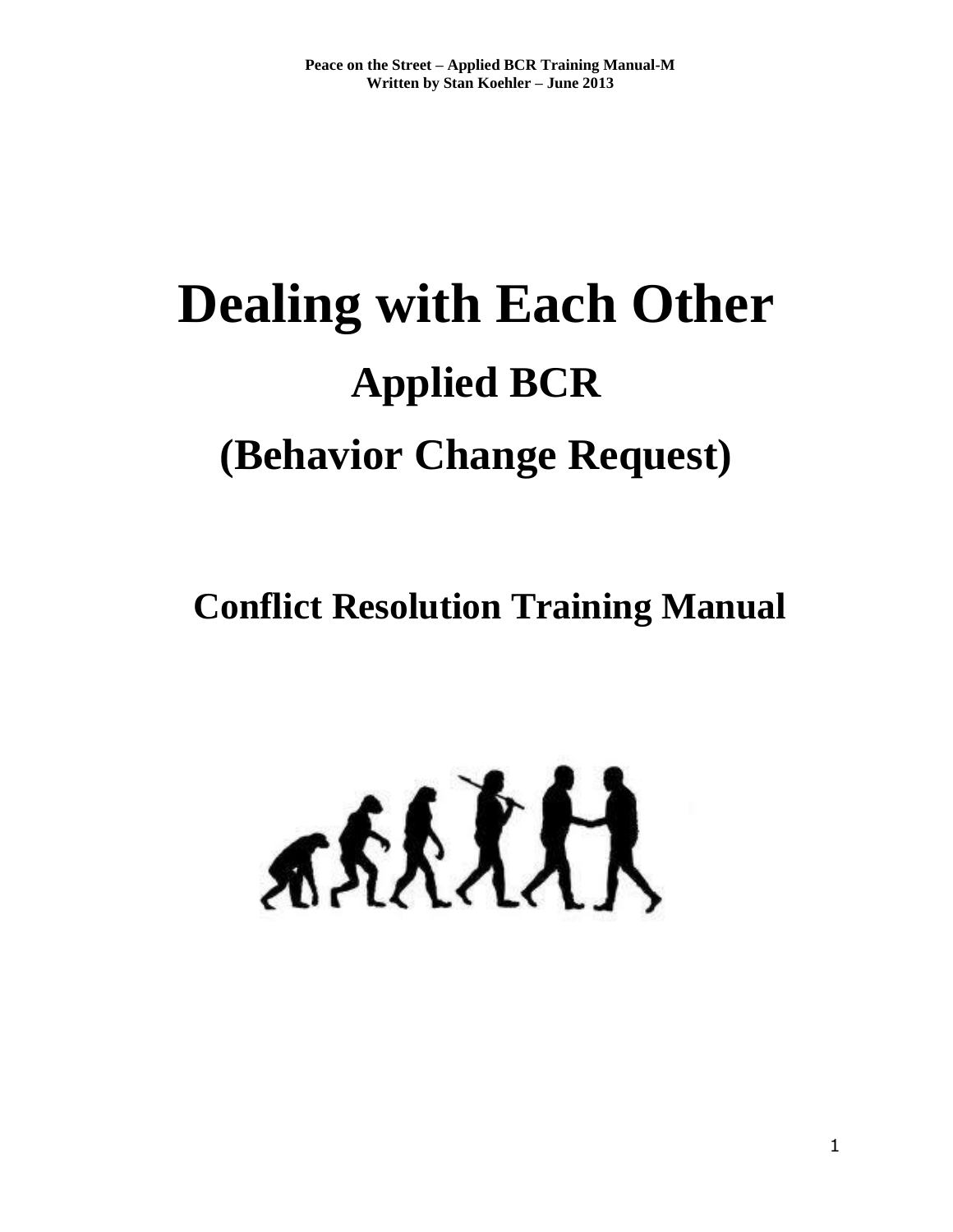# Dealing with Each: Applied BCR (Behavior Change Request)

# **Introduction**

**This manual is designed to train people in applying the BCR method of conflict resolution. It's organized in sections so that each step is identified and discussed. The discussion is in** 



**two parts. The first part is a direct explanation of the process being focused on. The second demonstrates the process of the unit in a conversation between Jonathan, Kris and Stan. Jonathan and Kris are 25 years old and live in Spanish Harlem. Both Jonathan and Kris are from parents where one is Dominican and the other is Puerto Rican. Jonathan grew up in the**

# **Zendo**

**South Bronx, didn't go to high school but did get an AA. He works as a health coach. Kris grew up in west Harlem and also has an AA degree. He is training to be a professional MMA fighter. Stan is white, ancient and has a plethora of degrees and certifications. He grew up on a farm in the 50s. The setting is the Zendo. The Zendo is a large meditation room in a community center. It is carpeted, has subdued lighting, and art work on the wall. The room is open with chairs around the sides.**

# **I. Overview**

# **A. Principal**

#### **Jonathan Meditating**

**The purpose of the protocol is dispute resolution. It is designed so that one person can clearly communicate to another that they want that person to change a specific behavior. The purpose of the protocol is clear communication; it is neither to process feelings nor to necessarily lead to agreement. At the**

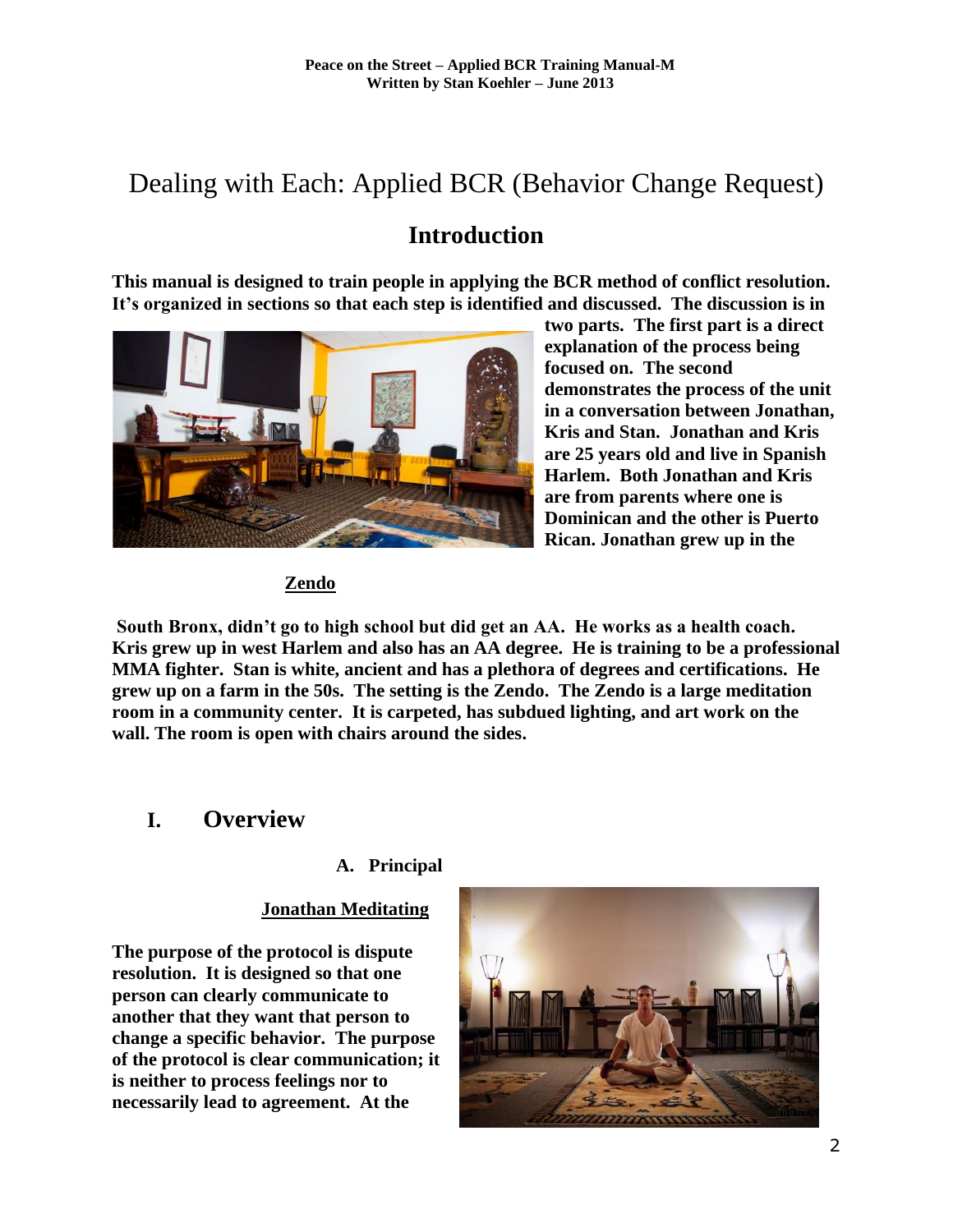**same time there is a problem solving module that can be utilized if desired. The setting is usually a group with at least three people. There is the person who wants the behavior change, or the Initiator, in our example, Kris. There is the individual that is the focus of the change or the Subject, in our example Jonathan. Finally there is a facilitator, again, in our example, Stan. The participants enter into an agreement to allow each individual to speak in turn, uninterrupted. Stan, as facilitator, monitors the process. Participates speak to Stan rather than each other. This tool can only be used with individuals that have the emotional maturity and discipline to sit silently and listen to another person speak without interrupting or emotionally losing it. Stan (Facilitator) has the responsibility of supporting this listening or ending the process if it becomes apparent that one of the participants is unable to let the other participant speak without interrupting.**

# **B. Conversation**

*Stan (Facilitator) is sitting in the Zendo, Jonathan (Subject) and Kris (Initiator) come walking in and take chairs. They place them near Stan in such a way that they are sitting in a circle.* 



# **Stan**

*Stan: So are you guys ready to process this?*

*Jonathan: Yeah, I appreciate you taking your time to facilitate. Hopefully we can deal with the shit that's been going down with Kris and me.*

*Stan: No problem. So which one of you is initiating this? Jonathan, is there something that Kris does that you want him to change?*

*Kris: No, I'm initiating this. I also have a problem with Hector. He's constantly messing with my gear.*

*Stan: That's too bad. Hector isn't emotionally mature enough to listen to someone else and wait his turn to tell his side. We can't use this tool with him.*

*Kris: I know I feel like just deaden him the next time I find him in my gym bag.* 

*Stan: That's understandable, but if Jonathan is the subject, let's get to your issue. What behavior did he do that you want him to change?*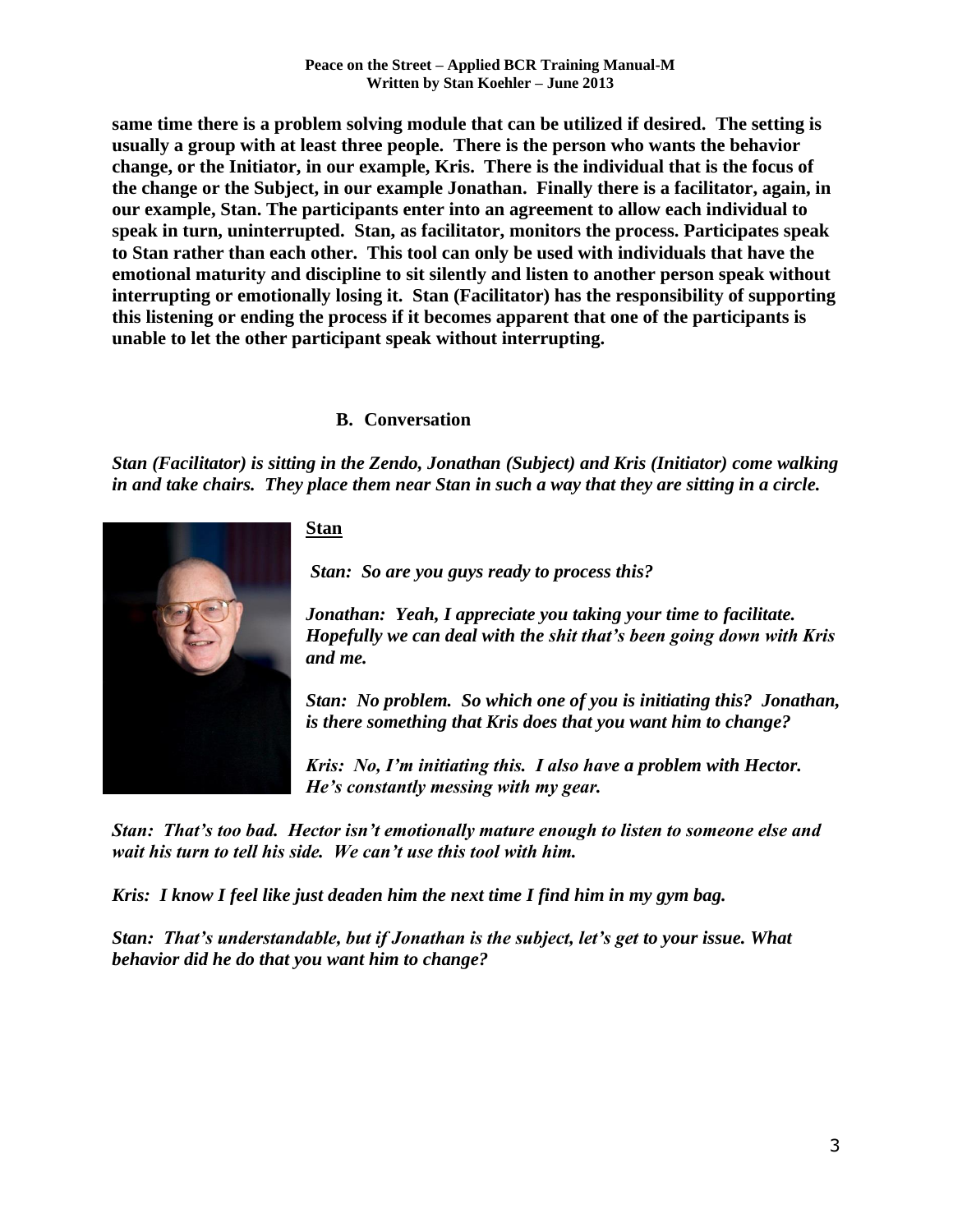# **II. Process 1. Identify the behavior**

#### A. Process Description

**We start by having Kris (Initiator) identify the behavior that he wants changed. If there are multiple behaviors, each behavior will be the handled separately. Kris is encouraged to be very specific about the behavior as well as give specific examples if there was more than one occurrence. For instance if Kris says that Jonathan (Subject) was "mean" to him, Stan**

**(Facilitator) would help Kris identify specific 'mean' behaviors.**

#### B. Conversation

*Kris: Jonathan's always copping an attitude with me, like he thinks he's all that* 

*Stan: Could you give me a behavior you want him to change?*

*Kris: I don't know. I'm just not feelen him and he's around a lot*

*Stan: Kris, we got to get concrete. I need a behavior that you want him to change. An attitude isn't a behavior, break it down.*

*Kris: Ok, he never replies to me when I speak to him. He comes in the room, or the school and I say wassup and he never replies. And when we're with the crew and I see a shortie I'm feeling he's all over that. He C-Blocks me.*

*Jonathan: That isn't true, I don't do that.*

*Stan: (turning to Jonathan) Jonathan!*



*Jonathan; Ok, Ok, I'll be quiet.* **Kris and Brandon in Tricycle** 

*Stan: Kris, you named two things. We need to do them one at a time. Let's take the first one about Jonathan not replying to you and we'll deal with the second request to change a behavior – not interfering socially with you after we're done with this.*

*Kris: OK* 

*Stan: Now Kris, you said, 'never'. That's a universal, you sure you mean 'never'?*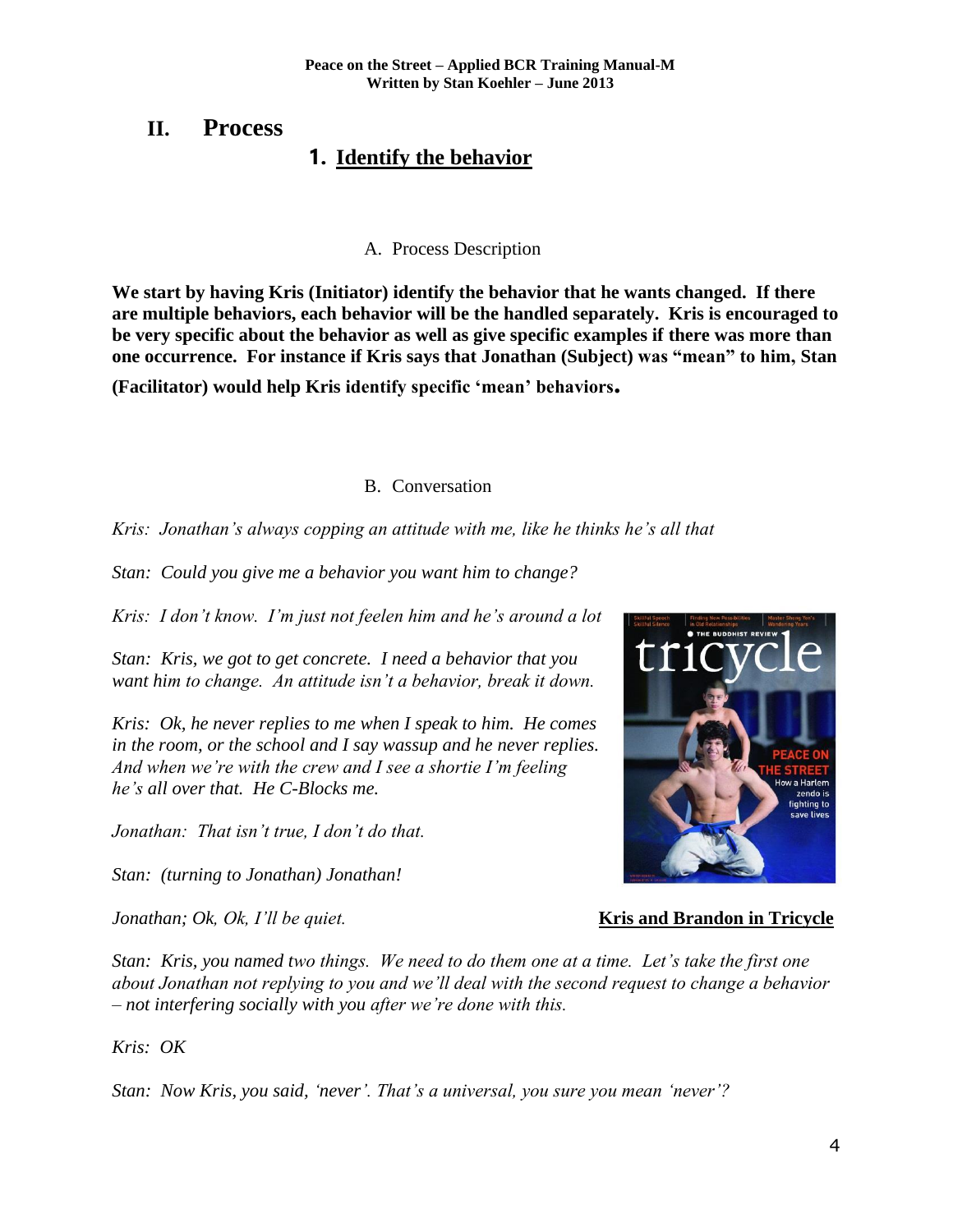# *Kris: OK, hardly ever.*

# *Stan: Give me some concrete examples*



*Kris: Ok, yesterday when he came into the dojo, and the day before when I was in the locker room and he came in and Monday when I passed him in the hall.*

*Stan: Great Kris. What I hear you saying is that Jonathan is snubbing you; and those are examples. That's the behavior you want him to change. You want him to stop snubbing you.*

*Kris: Yeah and there's a lot more times he does it too.*

*Stan: That's OK those three specific times are enough for now.*

**Jonathan as Avatar**

# **2. Share the suspected motivation**

A. Process

**At this point Kris (Initiator) is asked why he believes Jonathan (Subject) did the objectionable behavior. The concern here is not validating the suspected motivation but to have Kris share what he sincerely believes is the motivation for the behavior. At this step it is acceptable to name attitudes. "He does that behavior because he is mean" is an acceptable sharing of motivation.**

# **B. Conversation**

*Stan: Why do you think that Jonathan is snubbing you?*

*Kris: Because he thinks he's a badass; that he is too cool to reply to me. And I'm going to kick his ass if he doesn't get it together.*

*Stan: You feel it's because he thinks that he is superior. Is there any other reason he is snubbing you?*

*Kris: I'm not sure but ever since I advanced a belt over him he's had an attitude. We came in at the same time but I busted ass and Sifu advanced me faster and Jonathan began messing with me afterwards.* **Kris in Cage** 

*Stan: So here's what I hear you saying, you believe that* 

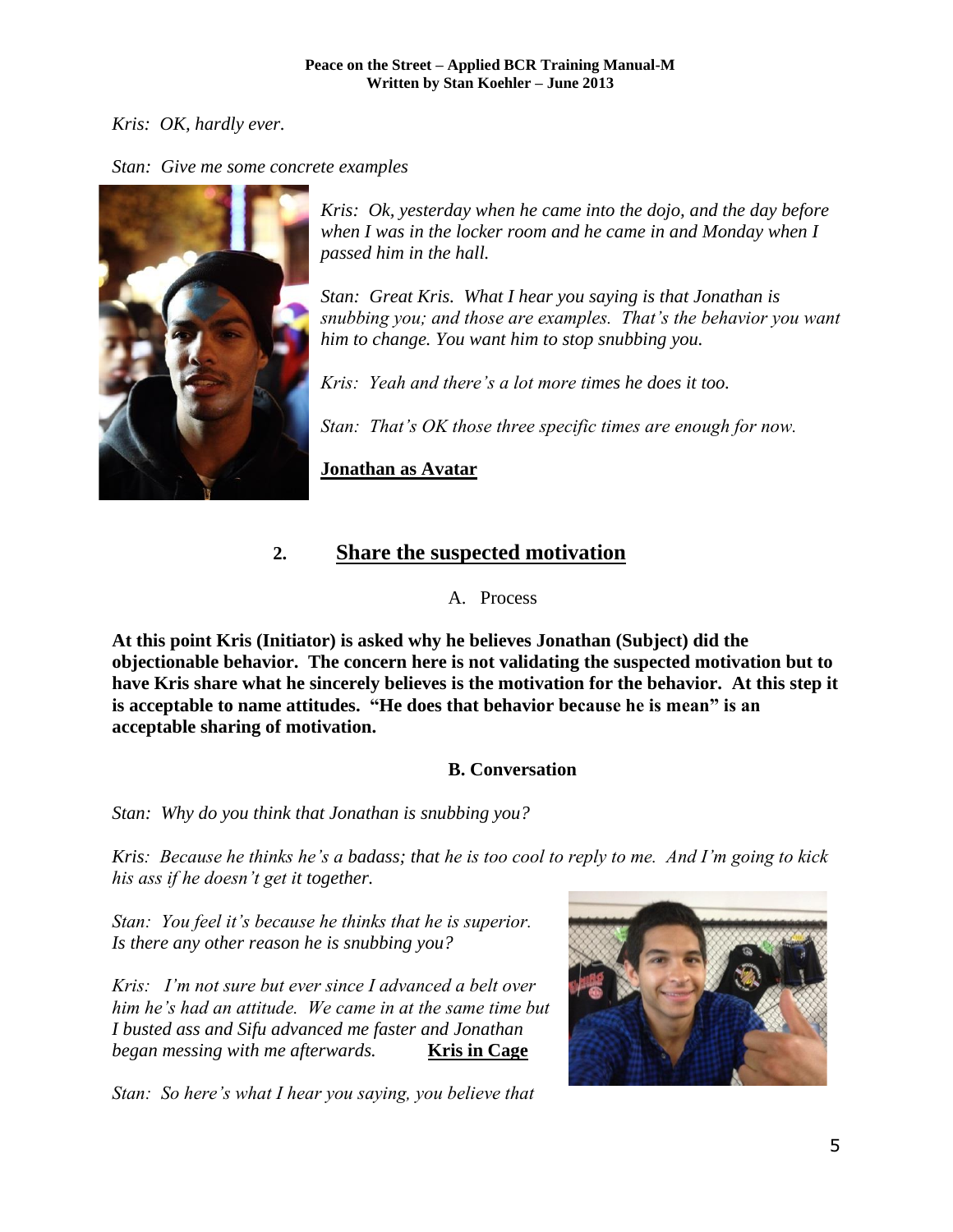*Jonathan is snubbing you because he feels he's superior, he's cooler. You also feel that he might be doing this because he resents that fact that you advanced a belt over him. Is there anything else?*

*Kris: No, you got it.*

# **a. Share the feeling**

# A. Process

**At this point Kris (Initiator) says how he feels. The concern here is to keep the focus on the feeling and often Stan (Facilitator) will support the Kris in focusing on a feeling.**

B. Conversation

*Stan: So how does this make you feel?*

*Kris: It makes me feel pissed. I'm trying to be nice by saying, 'Wassup', and he doesn't say shit. It makes me feel like kicking his ass.*

*Stan: I hear you saying he makes you really angry, especially because you're trying to be nice. Do you want to add anything to how you feel?*

*Kris: No, you got it.*

# **4. Name something positive about the Subject.**

A. Process

**At this point Kris (Initiator) names a positive behavior that Jonathan (Subject) has done. Ideally it is a positive behavior that is associated with the behavior Kris wants changed. For instance there might be a situation where someone in Kris' position wanted another person to help him with a task which that person refused to do. Kris might then indicate a positive behavior was when this person had previously helped him with a similar task. What is avoided at this stage is for the Kris to say Jonathan is 'a good person' or 'nice' or something equally vague. Left handed compliments are also avoided. Stan (Facilitator) often assists the person in Kris' position in articulating a valid positive behavior.**

B. Conversation

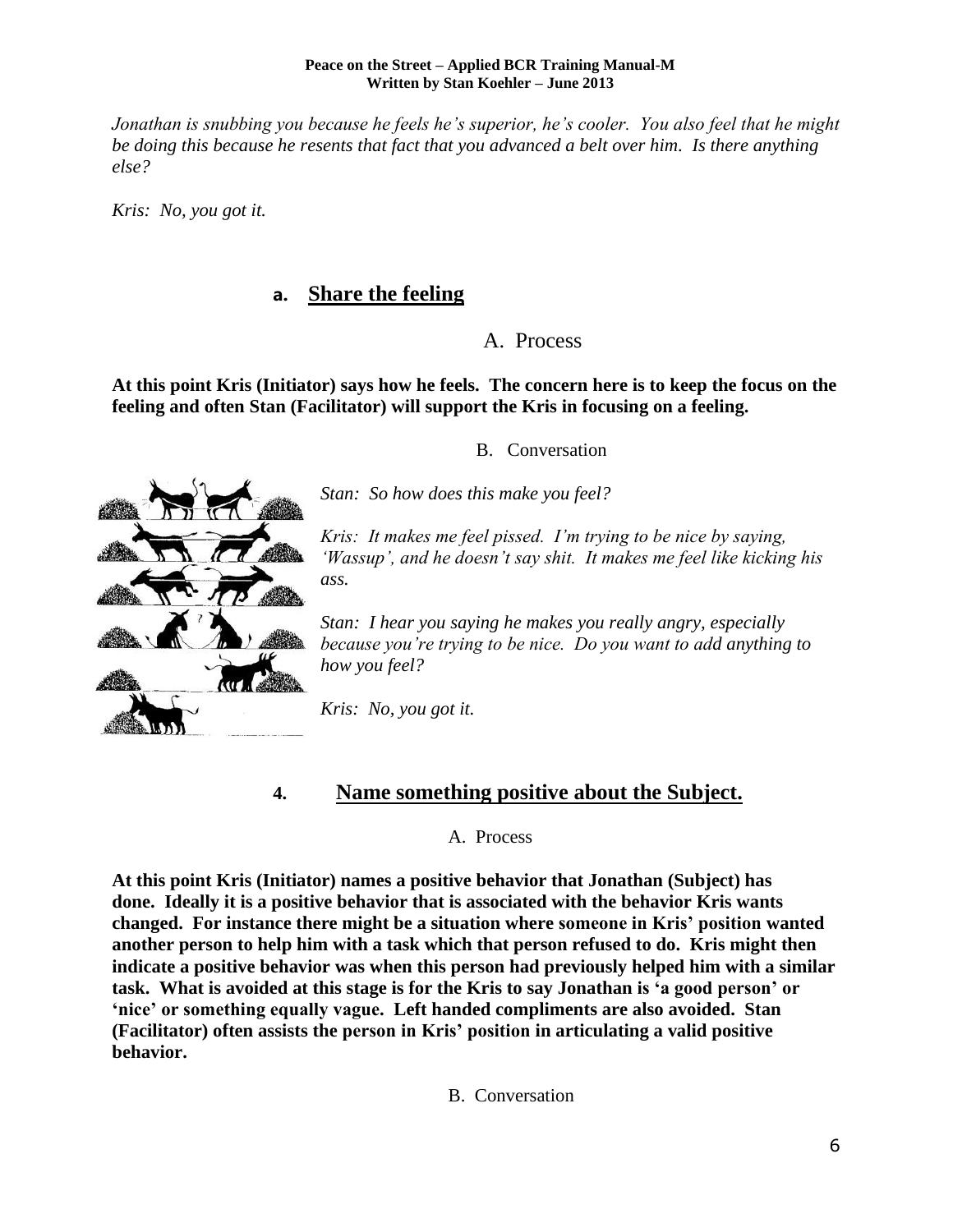*Stan: Kris, tell me something positive about Jonathan.*

*Kris: He doesn't snub new students. He's nice to new students.*

*Stan: We can't use that. Not doing something negative doesn't count as a valid good thing.*

*Kris: But I said he was good with new students.*

*Stan: I think that's too general. Jonathan do you accept that as a positive thing?*

*Jonathan: No, it's too general.*

*Stan: Kris?*

*Kris: Ok, Jose is one of our new students and he came to sparring class last week and he didn't have his mouth piece or gloves. Jonathan found some extra ones and gave them to him so he could spar.*

*Stan: That's good.*

# **III. Validation – Subject**

#### A. Process

**At this point Jonathan (Subject) speaks to the request and Kris (Initiator) listens. Jonathan may say that the request is invalid because he didn't do the behavior or because Kris does not have the right to ask the request. He might say that the request is valid but the motivation is not valid. Kris' belief about Jonathan's motivation is inaccurate. Finally Jonathan might say the feeling is not valid or is inappropriate. The behavior request might concern being two days late in repaying a \$3.00 loan from Jonathan. Kris might also say that he is overcome by extraordinary anger. Jonathan might say that the emotion is inappropriate to the situation. This is not to say that Kris is not feeling the emotion. It is making a judgment about appropriateness of affect.**



B. Conversation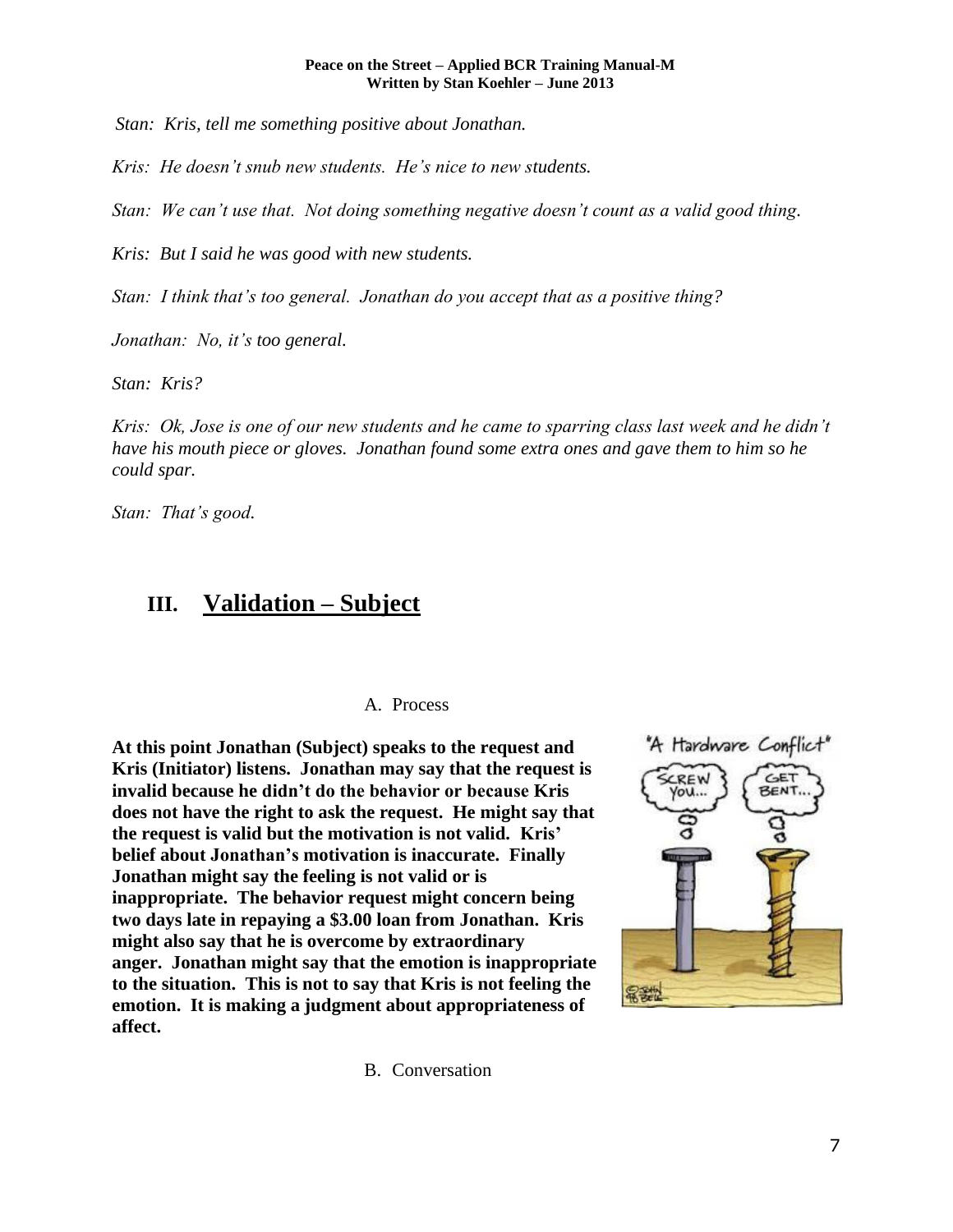*Stan: Jonathan, was Kris's request valid?*

*Jonathan: No it's not valid; I might not reply to Kris all the time but he says wassup to me when we're just standing around, not just when we meet for the first time for the day. Maybe I'm putting together my gear or studying something and I don't feel like talking. But when he says 'wassup; when I first walk into the dojo when class begins I reply; maybe I don't say it loud enough but I say it. I reply to Kris if he says something to me. Those times he mentioned I replied most of the time. Maybe I didn't hear him once or twice but I replied. And the motivation isn't valid. Even if I acted that way it wouldn't be because I think I'm cooler than him or I'm all that. I don't feel that way. Also I know that Kris took a lot more classes and worked harder for the belt and I'm cool with him being up one belt.*

*Stan: Here's what I hear you say. The request is not valid because you don't snub Kris. You* 



"You played well, son. But you have to learn not to throw a tantrum whenever things don't go your way. There's plenty of time for that after you enter the workforce.'

*may not reply all the time if he says something to you when you're doing something else but you reply when you first see each other. I also heard you say that he might not hear you when you respond. Concerning the motivation, I heard you say that the motivation isn't valid. You don't feel superior to Kris and you recognize he worked harder than you for the belt. You're Ok with him being a belt ahead. Did I miss anything?*

*Jonathan: No, Stan I think you got it – wait a second it's also not true that I interfere with Kris and the shorties.*

*Stan: That's a different issue. We'll process the interference request when we are done with that. Do you feel Kris's feelings are valid?*

*Jonathan: Yes, if he sees things the way he said it makes sense that he would feel that way.*

# **IV. Exchange**

A. Process

**At this point Kris (Initiator) adds any additional comments that he wants to. This is Kris' first chance to speak on what he has learned from Jonathan's (Subject) response concerning the validity or lack of validity of Kris' request for a behavior change, in essence, what he thinks of Jonathan's presentation. Stan (Facilitator) has an important**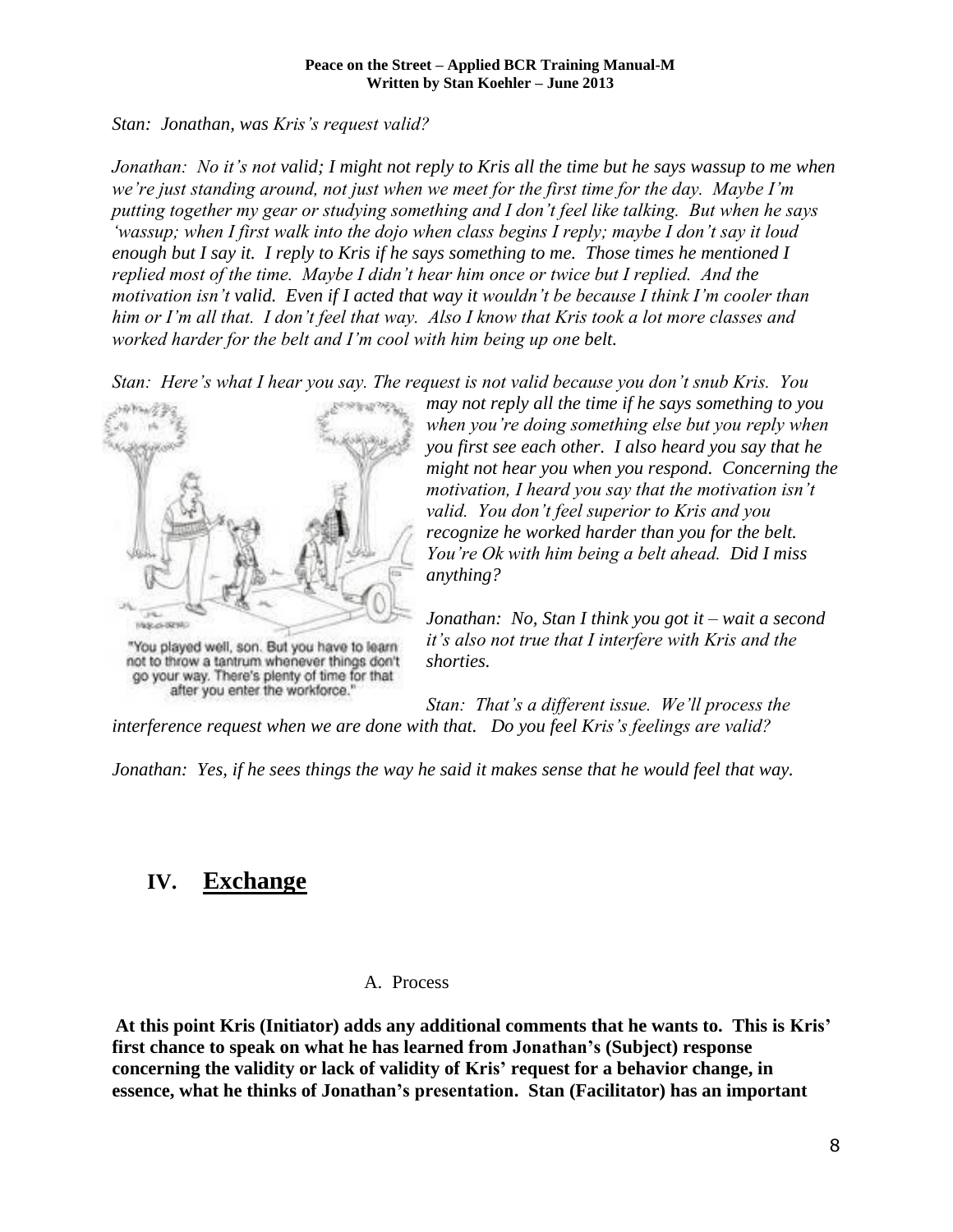**role at this time. Kris may speak as much as he wants as long as the material is original or new. He is not allowed to repeat the request or to repeat the points that he made earlier. Stan also insures that the process does not turn into a back and forth argument with Jonathan.** 

**After Kris finishes, Jonathan is allowed to comment following the same rules. Often Stan will repeat back what Kris or Jonathan says in order to facilitate keeping the exchange restricted to new material**. **Eventually there is nothing new to add. The concept of new or original data vs. repeating data already said is critical at this point. Often the participants will want to repeat the same complaint or the same defense over and over. Encouraging new material while suppressing 'repeating' is often the most difficult task for the facilitator, it is also often the most important task.**

B. Conversation

#### **Round 1**

*Stan: Kris, is there anything you want to add?*

*Kris: Yes, what's up with Jonathan saying that he's greeting me but I can't hear him? I can hear fine. If he's mumbling or trying not to be heard its' the same thing only he's gamin or being passive aggressive. It's still the same* 

*thing as being snubbed. And another thing….*

*Stan: Kris, let's not add anything and just stay with this point. I want Jonathan to respond. Is that OK?*

*Kris: Sure*

*Stan: Jonathan, do you want to respond to that?*

*Jonathan: No*

*Stan: Kris said that by not speaking loud enough for him to hear you are snubbing him. Is that valid?*

*Jonathan: Ok you're right and other people have said I mumble and don't speak loudly. I'll make sure Kris hears me if I say something to him.*

*Stan: That's great, is there anything else you want to add?*

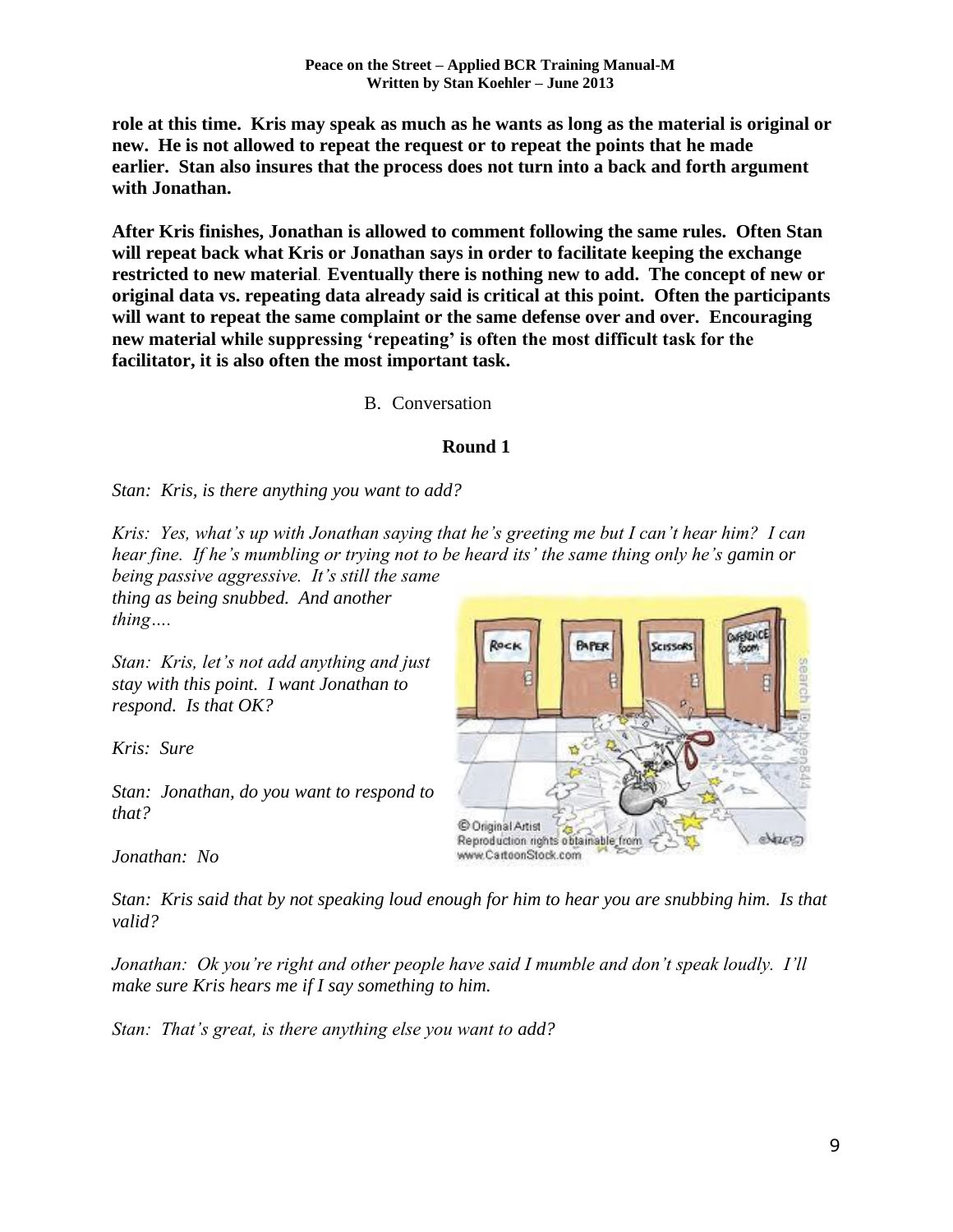*Jonathan: Yeah, I'm make sure that Kris hears me but it's just as good to me if he comes and goes without saying wassup. I know we're in the same crew and everything, but I like it quieter and I won't complain that I'm being snubbed.*

*Stan: That makes sense. Is there anything else that you want to add?*

*Jonathan: No, I'm good.*

# *Round 2*

*Stan: Kris, is there anything else you would like to add?*

*Kris: Not on what he just said, I'm chill with that, but I was going to say something else when you cut me off for this point.*

*Stan: Go ahead on your other issue.*

*Kris: What's up with Jonathan saying it's OK to snub me just because he said wassup earlier in the day? He should be civil and respond whenever I say wassup to him, not just the first time we meet. And I have to say wassup since I only do that when I find myself within a foot or so of him – like in the locker room. When one person gets that close to another you're supposed to acknowledge them or say something otherwise you're snubbing the other person.*

*Stan: I hear that you're forced to say something to Jonathan when you find yourself in close proximity otherwise you're being rude. Is that the only time this is an issue, when you're that close?*



*Kris: Yeah, I don't say shit to him unless it's rude not to.*

*Jonathan: You don't need to say shit to me.*

*Stan: Jonathan holdup. Kris, would you like to add anything?*

*Kris: No I'm good.*

*Stan: Now, Jonathan, go ahead.*

*Jonathan: Kris says it's rude not to say* 

*something when we're that physically close for some reason like in the locker room. OK, I can see that's the way it is. Once you get that close you're supposed to say something or the other person feels ignored or insulted. So here's wassup. Kris doesn't have to say anything to me when that happens. I won't feel insulted and he wouldn't feel snubbed when that happens. That way everything is cool*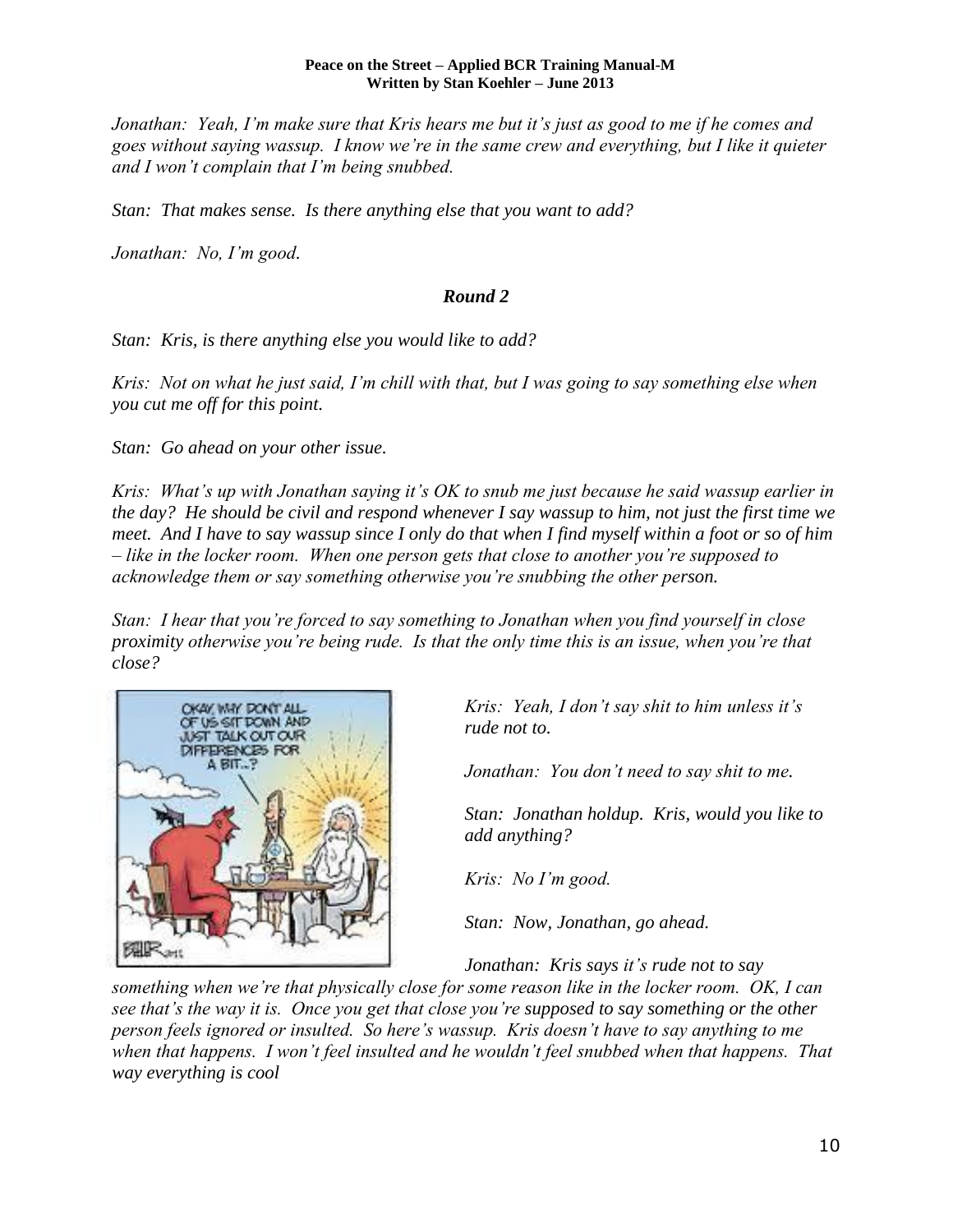*Stan: I hear you offering a contract to Kris. You'll be OK if he ignores what we normally do by saying something if he's that close to you. It's OK for him to be silent and you won't feel snubbed. That would take care of this part of the problem. Is there anything you want to add?*

*Jonathan: No you got it.*

#### *Round 3*

*Stan: Kris, is there anything else that you want to add?*

*Kris: No, I'm chill with what Jonathan said. As long as he's all right, I don't need to say anything when we're at the school.*

*Stan: Is there anything else you want to add?*

*Kris: No, I'm good.*

*Stan: Jonathan is there anything else you want to add.*

*Jonathan: No I'm good.*

# **V. Group Judgment**

A. Process

**The final step is when Stan (Facilitator) as well as any other members of the group indicates if the request is valid. This ends the process. There does not need to be agreement between Kris (Initiator) and Jonathan**

**(Subject). In the example before Stan is the only other member of the group so he alone comments on the validity.**

#### B. Conversation

*Stan: Do I consider this request to be valid? Yes I consider it's valid. It's valid for a person to expect a clear response when speaking to another person. I don't think that the motivation is true. I believe what Jonathan said about the motivation and think the problem was more based on other issues that had less to do with Kris and more to do with how Jonathan experiences other people. Kris' feelings were valid giving how he perceived things.*

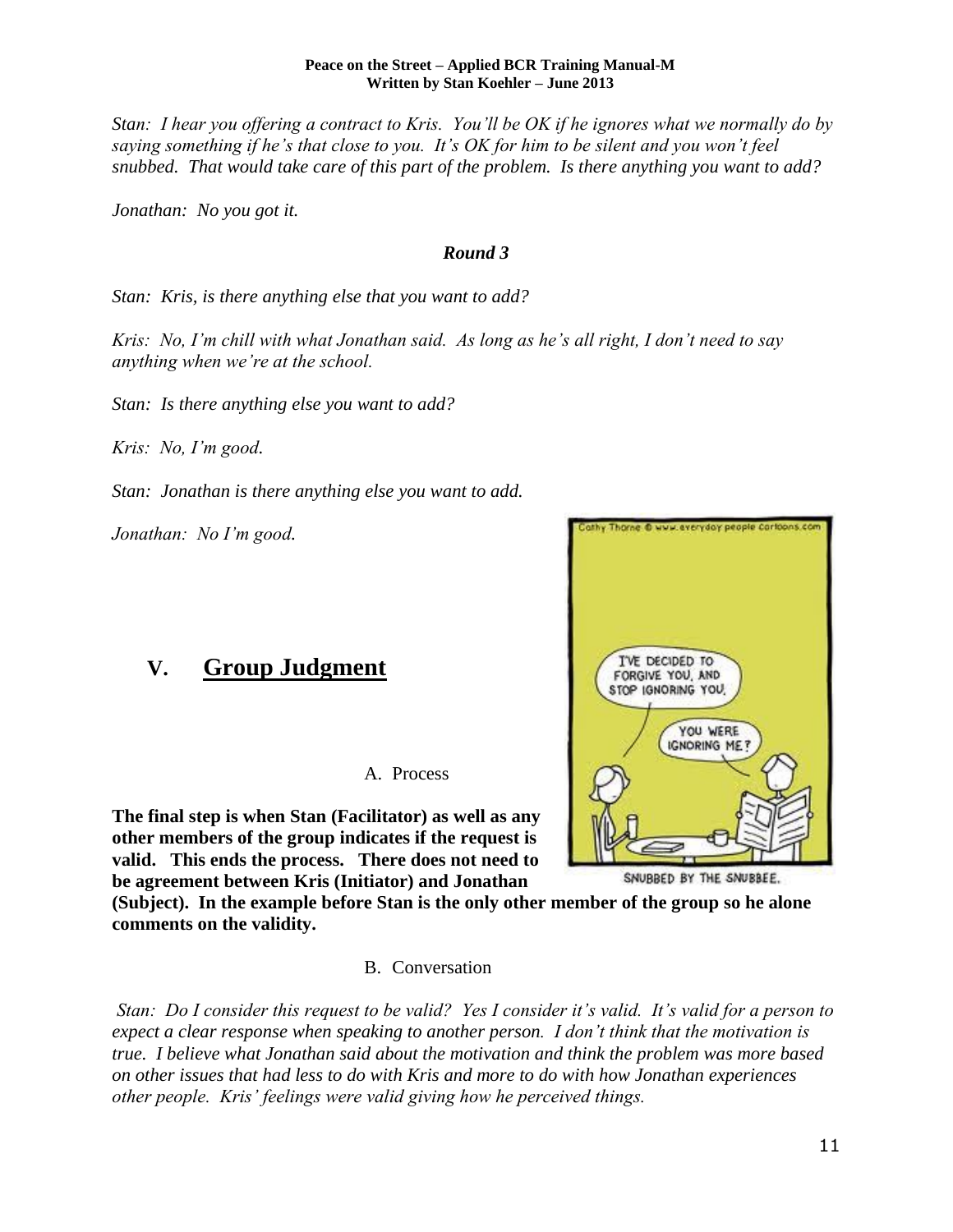# **VI. Problem Solving Module**

**At times a group may have a situation where Jonathan (Subject) repeats the same behavior and continually says that the request is valid. In that situation the problem solving module can be used. This usually takes place after the behavior has repeated itself three times. For instance you might have a group living together and the subject consistently does not do his house task, perhaps taking out the garbage.**

**At the end of the Group Judgment step the Stan (Facilitator) could ask for problem solving. In our example, this essentially is contracting with Jonathan (Subject) to agree upon a penalty if the behavior takes place again. In this example Kris (Initiator) might agree that he would accept some penalty if Jonathan continued to snub him. The purpose of the problem solving process is to maintain harmony in a group where one member agrees that he is consistently doing a behavior that is wrong or unfair. The following** 



Unbeknownst to most students of psychology, Pavlov's first experiment was to ring a bell and cause his dog to attack Freud's cat.

**conversation is a sample conversation from the process above.** 

*Stan: So you think it's valid that Kris asks that you don't snub him?*

*Jonathan: Yes*

*Stan: This has been the same for the last couple of weeks. You said twice before that it was valid to ask that you don't snub him.*

*Jonathan: Yeah, I guess it has been brought up a couple of times.*

*Stan: Yet you are still snubbing him?*

*Jonathan: Yeah, I guess so.*

*Stan: So it would make sense that we use the problem* 

*solving process.*

*Jonathan: I guess so.*

*Kris: For sure, this just goes on and on and on.*

*Stan: Jonathan, what sort of penalty do you think will work?*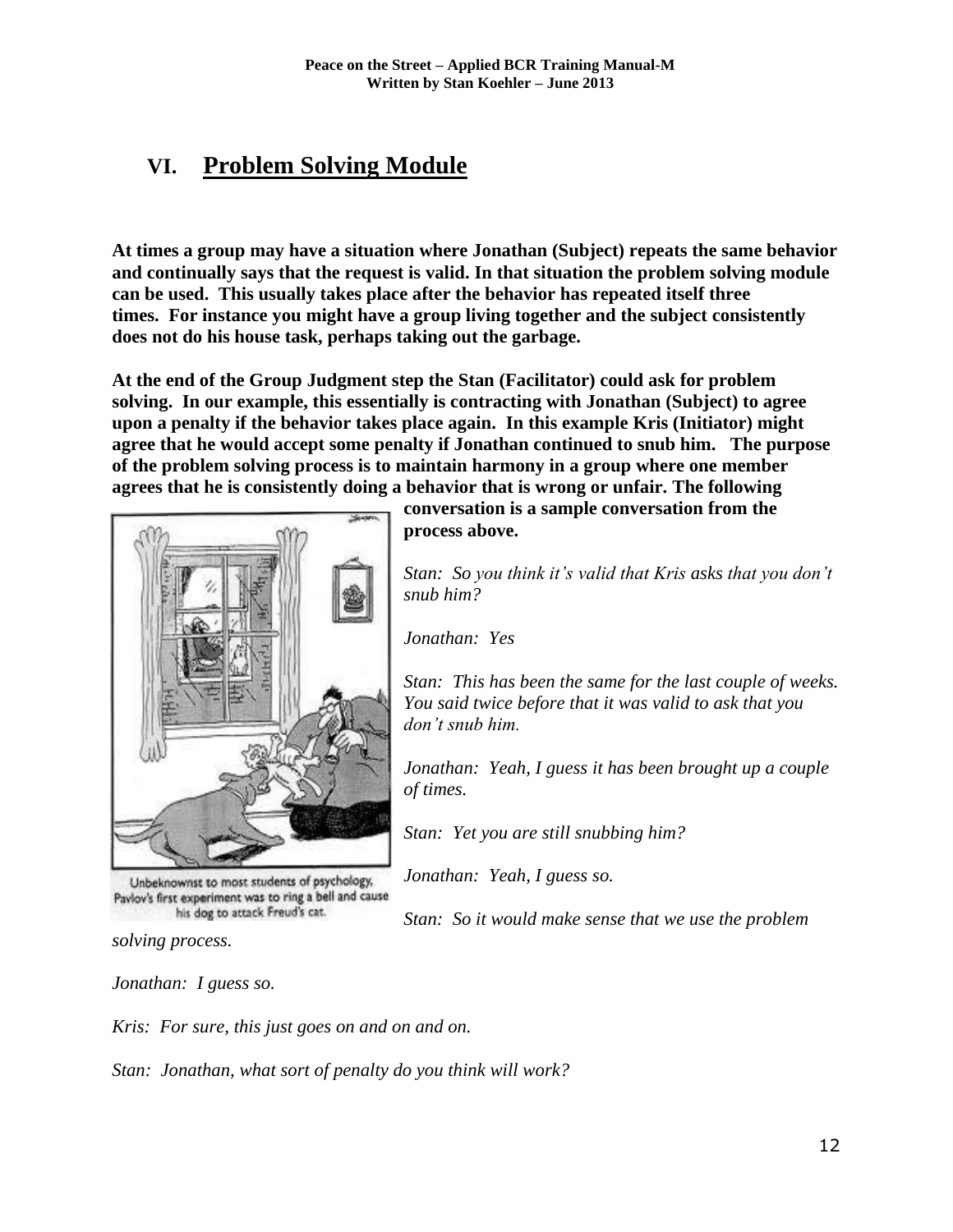*Jonathan: I don't know. I guess I should pay a fine. But I don't have any money.*

*Kris: How about writing lines?*

*Stan: Jonathan's 25 years old. Lines are more appropriate for the younger brothers.*

*Kris: How about me getting a free shot at him.*

*Stan: You mean to hit him without him hitting back?*

*Kris: Yeah*

*Stan: Jonathan?*

*Jonathan: Actually, I could handle that, but open hand and not on the head.*

*Kris: That works.*

*Jonathan: Or in the groin*

*Kris: Sure*

*Stan: How can we confirm the snubbing took place?*

*Jonathan: Kris could confirm with Sensei, or I'd cop to it.*

*Kris: I'm chill with that.*

*Stan: Ok, let's meet in a week and see how this works. But just one thing, Kris, you need to chart each incident. Describe the snubbing and the penalty. I want to see what's really up with this situation.*

*Kris: Absolutely*



# **VII. No Blame Intensive**

**This tool is used for problematic situations that one or more people find themselves in where clarity is desired. There are no clear behaviors that individuals want other individuals to change but there is a complex problematic situation that requires analysis and understanding. However when the group meets and individuals try to analyze what is**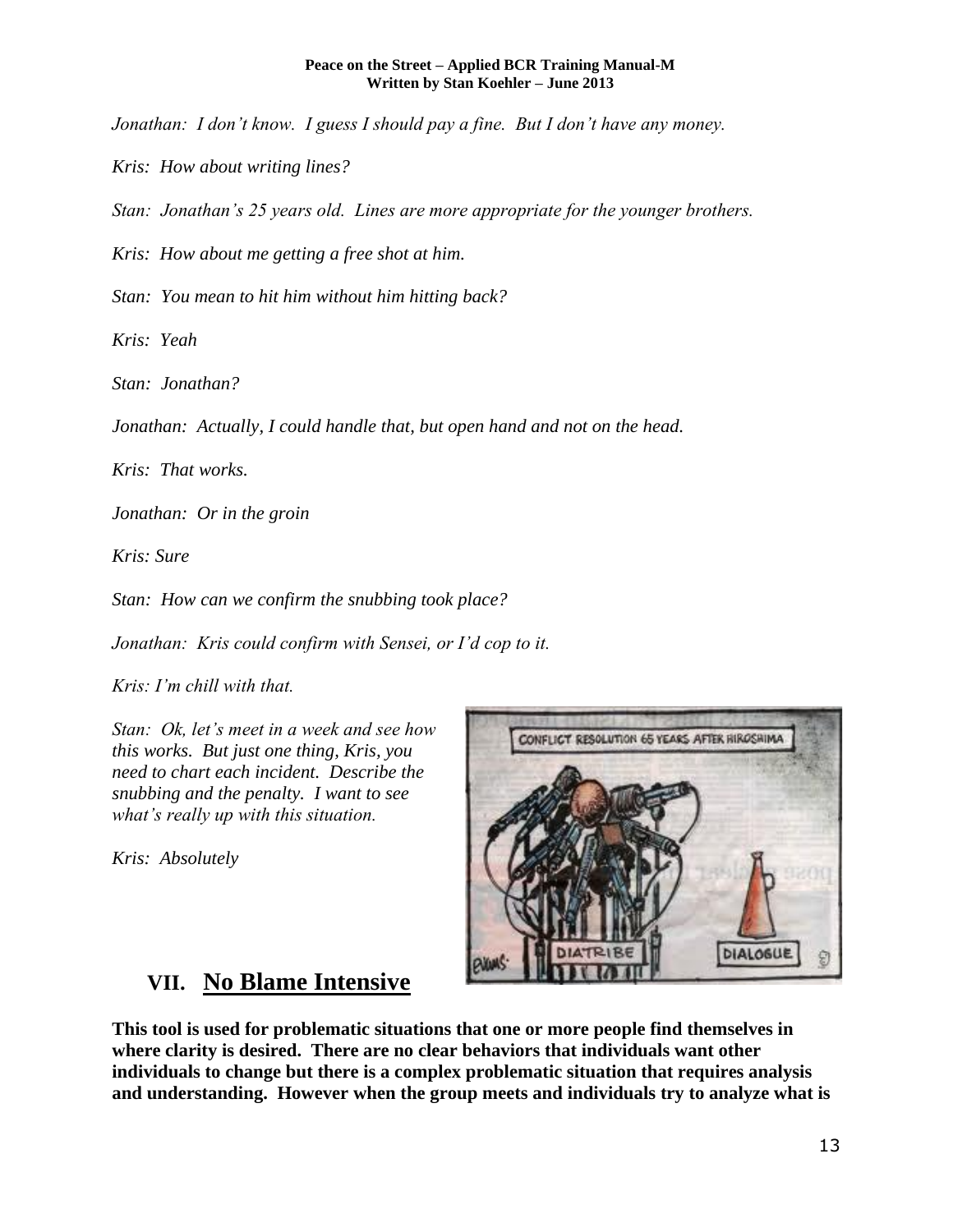**going on the conversation is at risk to degenerating into blame and argument. The No Blame Intensive is designed to safeguard against that happening.**

**The process is very simple. One person begins describing as accurately as possible the situation that is being analyzed. If during the narrative any member of the group feels blamed they stop the process and indicate how they feel. The narrator then re-describes the situation but in a way that the person does not feel blamed. As this goes on things will become clearer and clearer without turning into an argument since an individual's natural defensiveness about being blamed will not exist.**

**At the same time as the process continues it will become apparent that some members of the group want other members of the group to change a behavior. At that point the BCR process may be implemented or after the analysis a number of requests could be processed at the same time. The No Blame Intensive allows a group to clear a problem that is more complex than a simple behavior change; a situation where everyone is to blame and no one is to blame.** 

# **VIII. General Comments**



"Your logic is flaccid and your data suppositional, dawg!"

**The BCR process works best when small things are dealt with, rather than waiting for things to build up. If the process is used in a work or residential environment it is useful to integrate it into a reoccurring weekly or biweekly meeting. The ideal group size is six. Our example, for the sake of exposition only showed three but the ideal size of the group is five or six. The group should generally not be more than six. In the example the facilitator is reframing and confirming much more than is necessary** 

**once participants are used to the process. At that point the facilitator would only do this if it became very apparent that the two participants did not understand what was being said.**

**It is assumed that each person is acting sincerely. If one participant feels that the other is not being sincere this is processed as a separate behavior change request. This request would be initiated by Stan, as Facilitator. The following is a sample conversation drawn from the process above. We are picking up on the point where Jonathan (Subject) is being asked if Kris' (Initiator) request is valid. It should be noted that both Kris and Jonathan have been trained in the conflict resolution process and are able to take over as facilitators. During this example Kris becomes a facilitator. It would be much better if there was a larger group so someone else could facilitate.**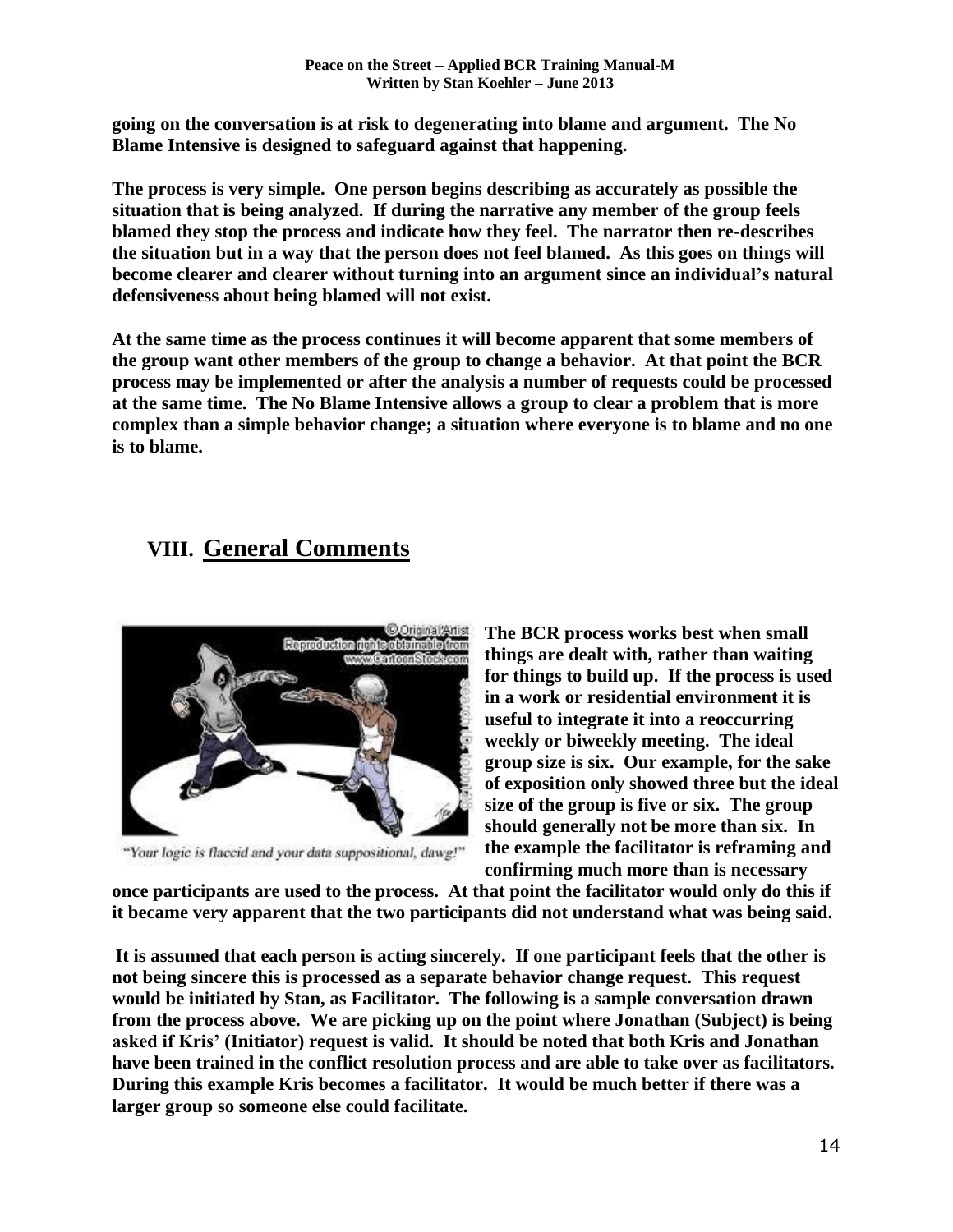*Stan: Jonathan, was Kris's request valid?*

*Jonathan: Oh yeah, Kris is so sensitive and can't deal with being real.*

*Stan: Jonathan was Kris' request valid.*

*Jonathan: Kris is just being a little punk, he can't even spar right.*

*Stan: Jonathan, quit doing this. Speak to the question; is Kris's request for you to stop snubbing him valid?*

*Jonathan: What request, Kris is just being annoying.*

*Stan: Ok, let's reset this. I have a request for Jonathan, Kris could you facilitate?*

*Kris: Ok, What behavior do you want Jonathan to change?*

*Stan: I want him to be sincere in doing the conflict resolution process. He's not sincerely dealing with things. He's just saying insulting nonsense that has nothing to do with what we're* 



*here for.*

*Kris: Why do you think he's doing this?*

*Stan: I don't know. If he was having a bad day and was too emotionally messed up to deal with the process he could have just said so and not wasted everyone's time. He knows the process so it's not ignorance. Maybe he can't deal with being honest around what he's doing to Kris and is trying to escape dealing with things. Maybe he feels intimidated by Kris and can't handle being confronted with his behavior, or maybe there are other things going on with Kris that we don't know about.*

*Kris: How does that make you feel?*

*Stan: Annoyed, why is he wasting my time if he can't handle what's going on? I could be at the movies or doing something else if he's too messed up to be real when we're processing a problem he has with another person. It also makes me feel disappointed that Jonathan is regressing to this kind of behavior. He's better than that.*

*Kris: What is something good about Jonathan?*

*Stan: He has been doing health coaching with some of the diabetic patients and I was told by one of them yesterday how much he helped her.*

*Kris: Do you want to add anything?*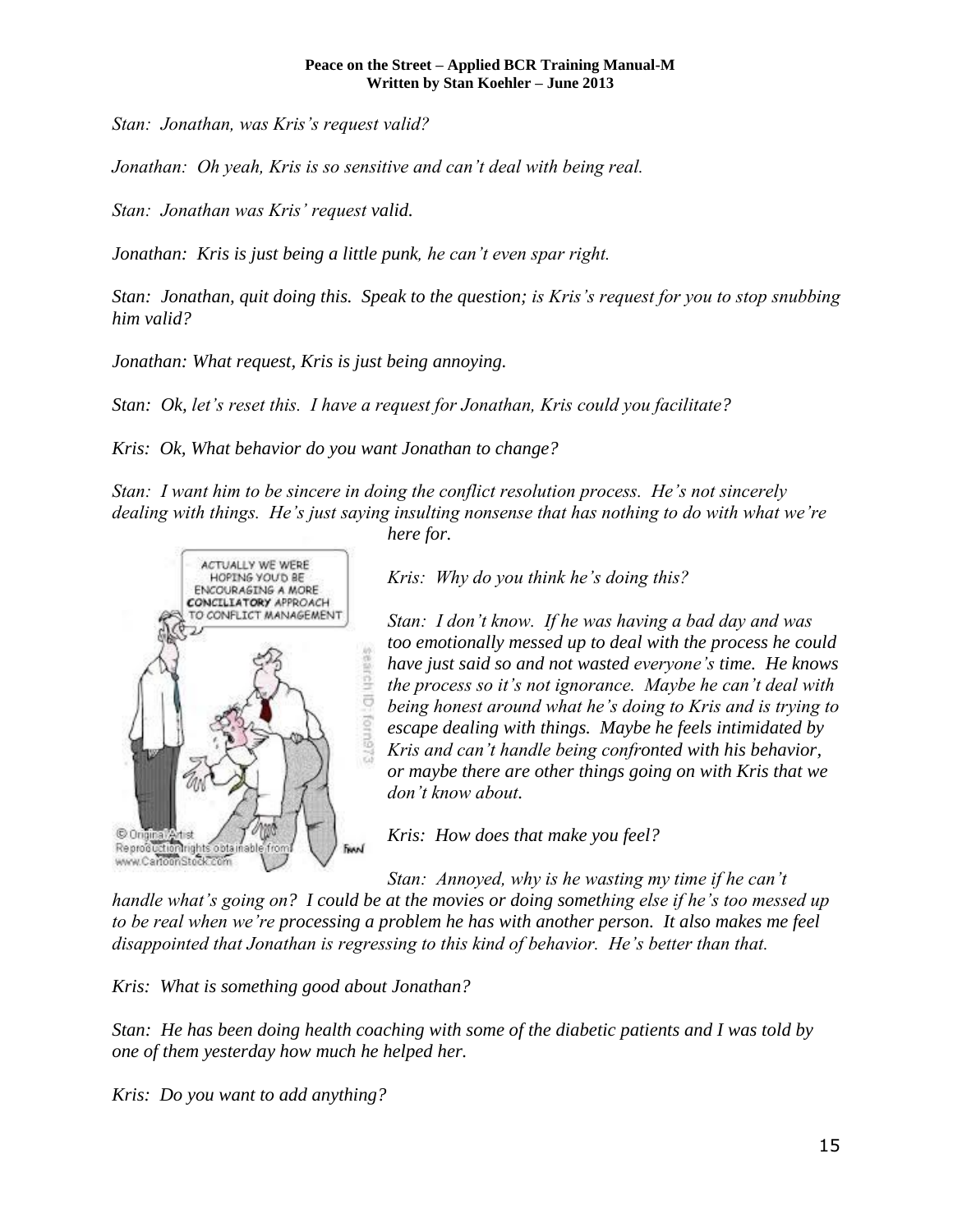*Stan: No that's about it.*

# *Kris: Jonathan, is Stan's request valid?*

**At this point the conversation can go in different directions. Jonathan (Subject) could say yes, the request was valid and goes back into structure and begins acting real. Or he can continue to game, to say inappropriate comments, denying what was happening and refusing to engage. If this happens, Stan (Facilitator) would end the process and other tools would be used to help Jonathan at a later time.**

**As individuals get use to the process the work of the facilitator becomes easier and easier. Besides making sure that only one person and the appropriate person is speaking at one time, the facilitator will usually have two or three specific tasks. The first is to be sure that if there are multiple behaviors that are at issue that they are identified and processed separately. In our example, Stan (Facilitator) also helps Kris (Initiator) identify specific examples of the behavior that is being challenged. Finally during the final phase Stan**

**made sure that the process did not turn into an argument between the Kris and Jonathan with both individuals repeating their positions.**

**Stan's, or the facilitator's, opinion as well as the opinion of other members of the group concerning the validity of the request is not considered of greater or lesser validity than the judgment of the Kris and Jonathan.**

**The process will work with children from about the age of seven and older. At the same time it will not** 



Margaret's skills as a peacemaker had exceeded expectations at the mediaton.

a 67CranksFinsher07.16 Scribble-in-Law at LawConnic com-

**work with anyone, including adults, who lack the emotional ability to listen to another person without interrupting him or her.** 

**In general mocking, name calling and threats are not allowed although street language is permitted. (While not actually cursing, street language is often referred to as cursing). In our example this language was managed by Stan (Facilitator). You will notice in the conversations above that a certain amount of street language/threat was allowed especially when a participant is describing his feelings. For instant while Stan reframes, he does not correct Kris (Initiator) during the feeling dialogue when Kris says, "***It makes me feel like kicking his ass."* **This was not seen as a direct threat. If Kris had looked directly at Jonathan (Subject) and said, "I'm going to kick your ass", Stan would have challenged Kris, reminding him of the structure and through processing have him reframe the threat.**